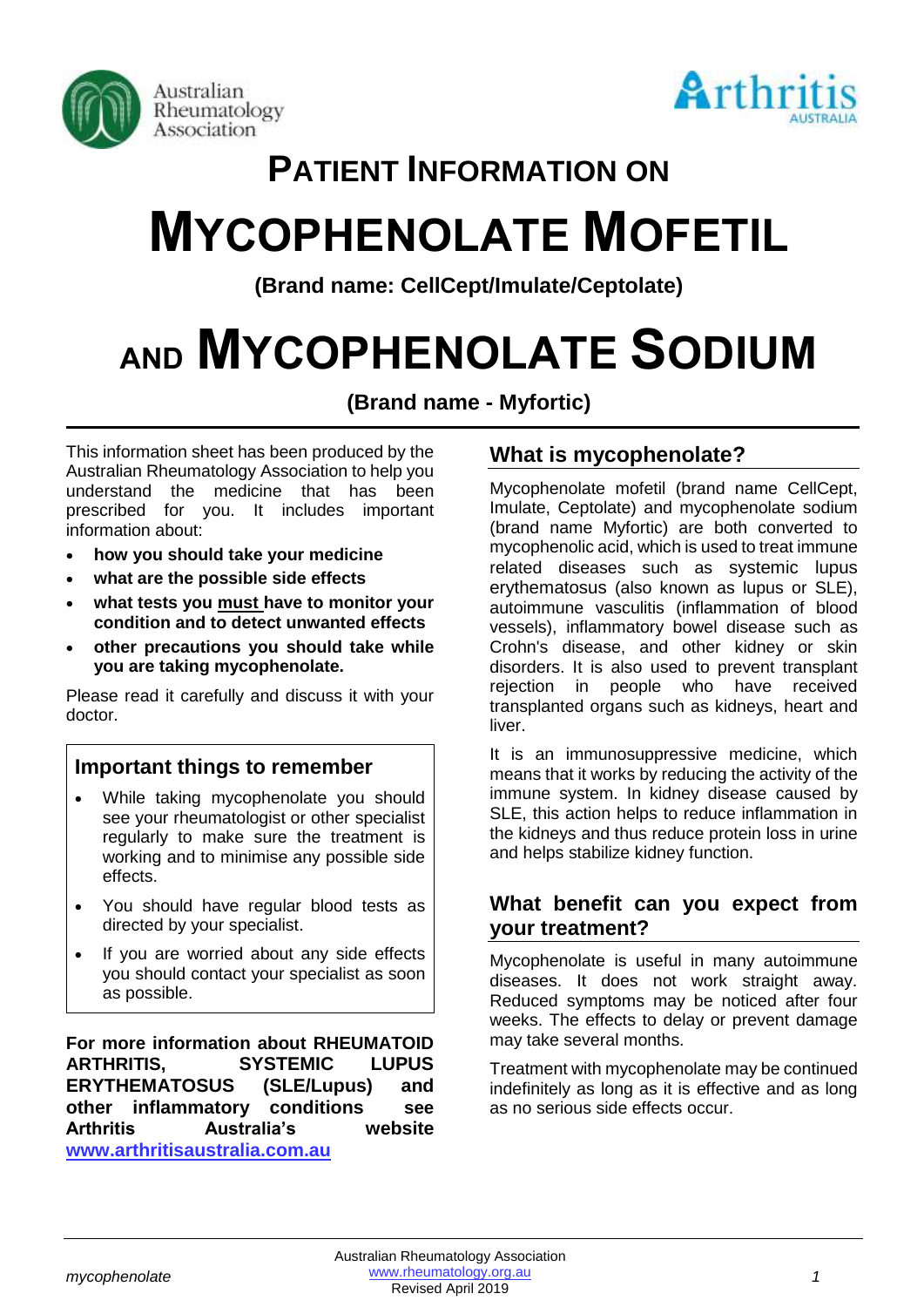If you stop mycophenolate treatment for more than a few weeks, there is a risk that your condition may worsen. Continue with your treatment unless advised by your doctor or unless side effects develop.

Other medicines may be given to improve your symptoms while waiting for this medicine to work.

# **How is mycophenolate taken?**

Mycophenolate is taken by mouth as a tablet, usually twice a day. Taking the medicine in the evening or at meal times may help to reduce nausea (see possible side effects). It can be given as a liquid if the tablets are hard to swallow. Breaking or crushing of tablet should be avoided.

Mycophenolate mofetil (Cellcept) tablets come in strengths of 250mg or 500mg. The liquid contains 1g in 5mls.

Mycophenolate sodium (Myfortic) tablets come in strengths of 180mg or 360mg.

Treatment usually starts with a low dose, which is increased and adjusted depending on the response and side effects. The usual maximum daily dose is up to 2 to 3g of Cellcept or 1.440g (4 x 360mg tablets) to 2.160g (6 x 360mg tablets) of Myfortic.

Mycophenolate may be taken in combination with other arthritis medicines, including:

- other disease modifying anti-rheumatic drugs (DMARDs)
- steroid medicines such as prednisolone or cortisone injections into the joint
- anti-inflammatory medicines (NSAIDs) such as naproxen (Naprosyn) or ibuprofen (Brufen/Nurofen)
- simple pain medicines such as paracetamol.

There are separate information sheets for the medicines mentioned above.

# **Are there any side effects?**

You might experience side effects with your treatment. Tell your doctor if you are concerned about possible side effects.

A reduction in dose may minimise side effects so that you can continue to take the treatment. Your doctor will advise on any dose changes that are necessary.

#### *Most common possible side effects*

- The most common side effects are *nausea, vomiting* and *diarrhoea*. These can be reduced if mycophenolate is taken with food or in the evening. Antinausea tablets can be used if needed.
- *Headache, dizziness, difficulty sleeping, tremor and rash* can occur.
- Patients older than 65 may be at increased risk of some side effects, especially *infections and gastrointestinal bleeding*.
- People who have had ulcers or other serious gastrointestinal conditions should talk with their doctors before taking this medicine.

#### *Less common or rare possible side effects*

There are some rare but potentially serious side effects with mycophenolate.

• *Blood counts*: Mycophenolate can rarely cause a drop in the number of white blood cells, which are needed to fight infection. It can also cause a drop in the number of platelets, which help to stop bleeding. Very rarely red cells can be affected.

Regular blood tests aim to pick these problems up early if they occur. However, if you develop a sore mouth, mouth ulcers, easy bruising, nosebleeds, bleeding gums, breathlessness, infection or fever tell your doctor straight away.

• *Liver*: Mycophenolate can inflame the liver causing a type of hepatitis. Regular blood tests aim to pick this up early if it occurs.

The dose of mycophenolate may need to be reduced or stopped if problems occur. Liver problems may be increased when mycophenolate is combined with the medicines azathioprine (Azahexal, Imuran), leflunomide (Arava), or with heavy alcohol use (see *Alcohol* overleaf).

• *Cancer:* see below.

#### *Long term possible side effects*

Mycophenolate may be taken for long periods to manage immune conditions. In addition to possible effects mentioned above, the following are rare but possible long term side effects, or long term issues that may concern patients:

• *Cancer:* Studies of transplant patients taking mycophenolate have found it may increase risk of some cancers such as lymph node cancers (lymphomas) and skin cancers (see *Precautions* overleaf). There may be a similar risk in people with rheumatic conditions who take mycophenolate for long periods of time.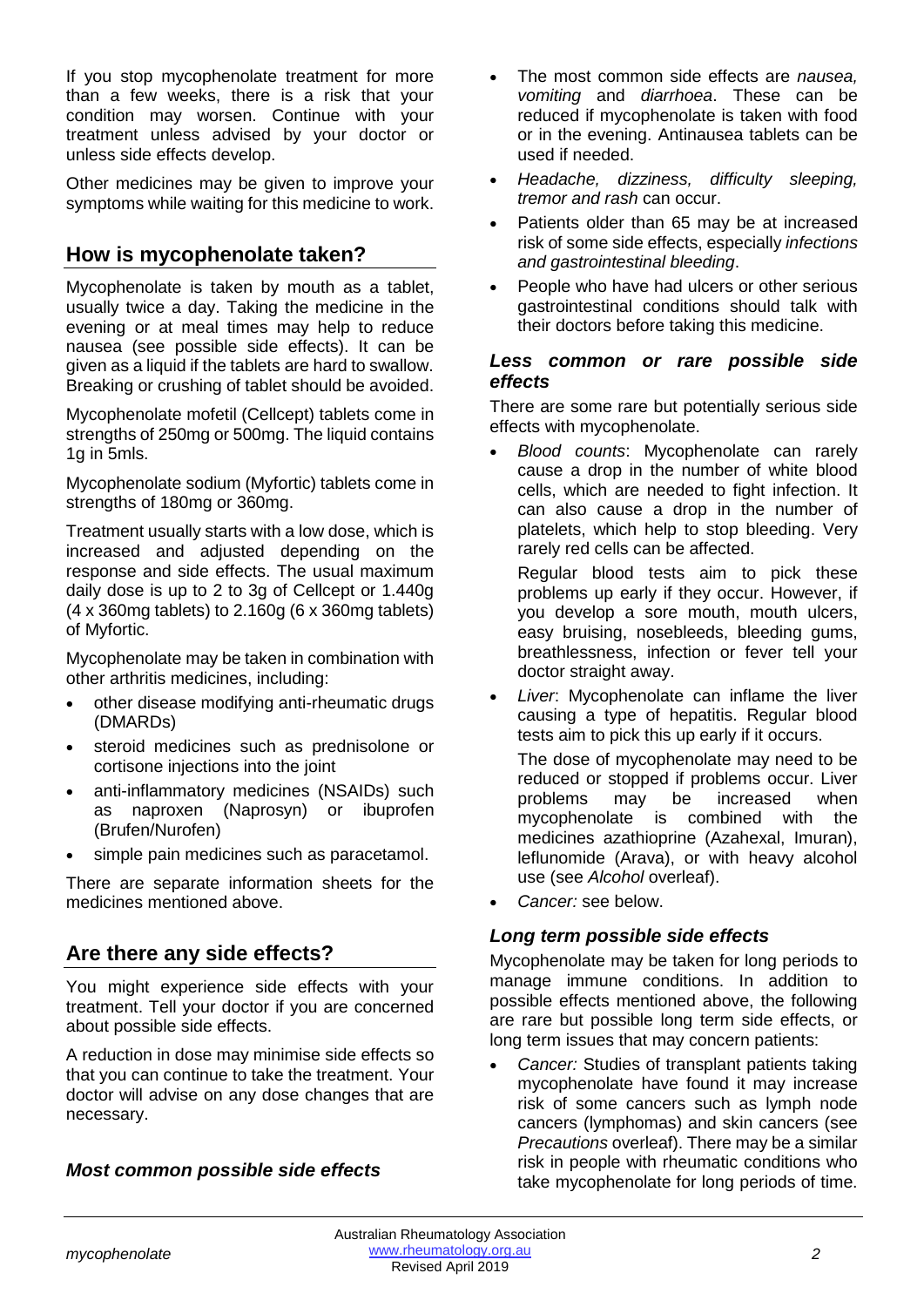You should discuss this issue with your rheumatologist before starting the medicine. For general cancer prevention, stopping smoking is recommended.

• Mycophenolate does not affect a person's ability to have children in the long term. See also *Precautions* overleaf.

#### *More information about possible side effects*

The information sheet that comes with your mycophenolate will also outline in detail potential serious side effects. Many of those side effects relate to the use of higher doses used to prevent transplant organ rejection. These may not be applicable to the much lower doses that are prescribed for the treatment of rheumatoid arthritis. Talk to your doctor if you have concerns about any possible side effects.

## **What precautions are necessary?**

#### *Blood tests*

- Since the liver and blood cells may be affected by mycophenolate, you **must** have regular blood tests during your treatment. This is very important, as you may not get symptoms with some of these problems.
- As well as monitoring for side effects, blood tests help to monitor your condition to determine if the treatment is effective.
- You will need to have full blood counts and liver function tests every 2 to 4 weeks for the first few months of treatment and then every 1 to 3 months after that.
- If there are no problems seen after 3 months of treatment at a specific dose of mycophenolate, the blood tests may be done less frequently.
- Your general practitioner will be informed about the monitoring schedule. It is important to see your general practitioner if you have been asked to do so as they have an important role to play in monitoring your condition.

#### *Risk of infections*

Because your immune system may be depressed, there is an increased risk of developing some infections, especially herpes zoster (chicken pox and shingles). You should try to avoid contact with people who have these infections. If you have an infection or persistent fever, tell your doctor straight away.

#### *Use with other medicines*

- Mycophenolate can interact with other medicines. You should tell your doctor (including your general practitioner, rheumatologist and others) about all medicines you are taking or plan to take. This includes over the counter or herbal/naturopathic medicines. You should also mention your treatment when you see other health professionals.
- Some medicines that may interfere with mycophenolate include:
	- − acyclovir (Zovirax)
	- − [azathioprine](http://www.rheumatology.org/public/factsheets/azathioprine.asp) (Imuran)
	- − antacids containing magnesium or aluminum hydroxide (e.g. Mylanta)
	- − Antibiotics like Ciprofloxacin and Amoxicillin+ Clavulanic Acid
	- − oral contraceptives
	- − theophylline (Theo-Dur)
	- − phenytoin (Dilantin)
	- − probenecid (Procid)
- Aspirin can be used safely in the low doses taken for prevention of heart attack and stroke.
- Mycophenolate can be taken safely with antiinflammatory drugs (NSAIDs), as long as your kidney function is normal.
- Combined medicines such as Panadeine and Panadeine Forte, can be used safely while taking mycophenolate provided you take them as directed.
- Because many antacids interfere with the absorption of mycophenolate, they should not be taken at the same time. Instead you should take antacids *at least 1 hour before or 2*  **hours after taking mycophenolate.**
- If you are taking mycophenolate it is recommended you should not be immunised with 'live' vaccines such as MMR (measles, mumps and rubella), OPV (oral polio vaccine), BCG (Bacillus Calmette Guerin) or yellow fever. Talk to your doctor before receiving any vaccines.
- Annual Influenza vaccine is recommended.

## *Use with alcohol*

- It is not known precisely what level of drinking is safe when on mycophenolate. However, there is general agreement that 1 to 2 standard drinks taken once or twice a week is unlikely to cause a problem.
- Drinking more than 4 standard drinks on one occasion, even if infrequently, is strongly discouraged.